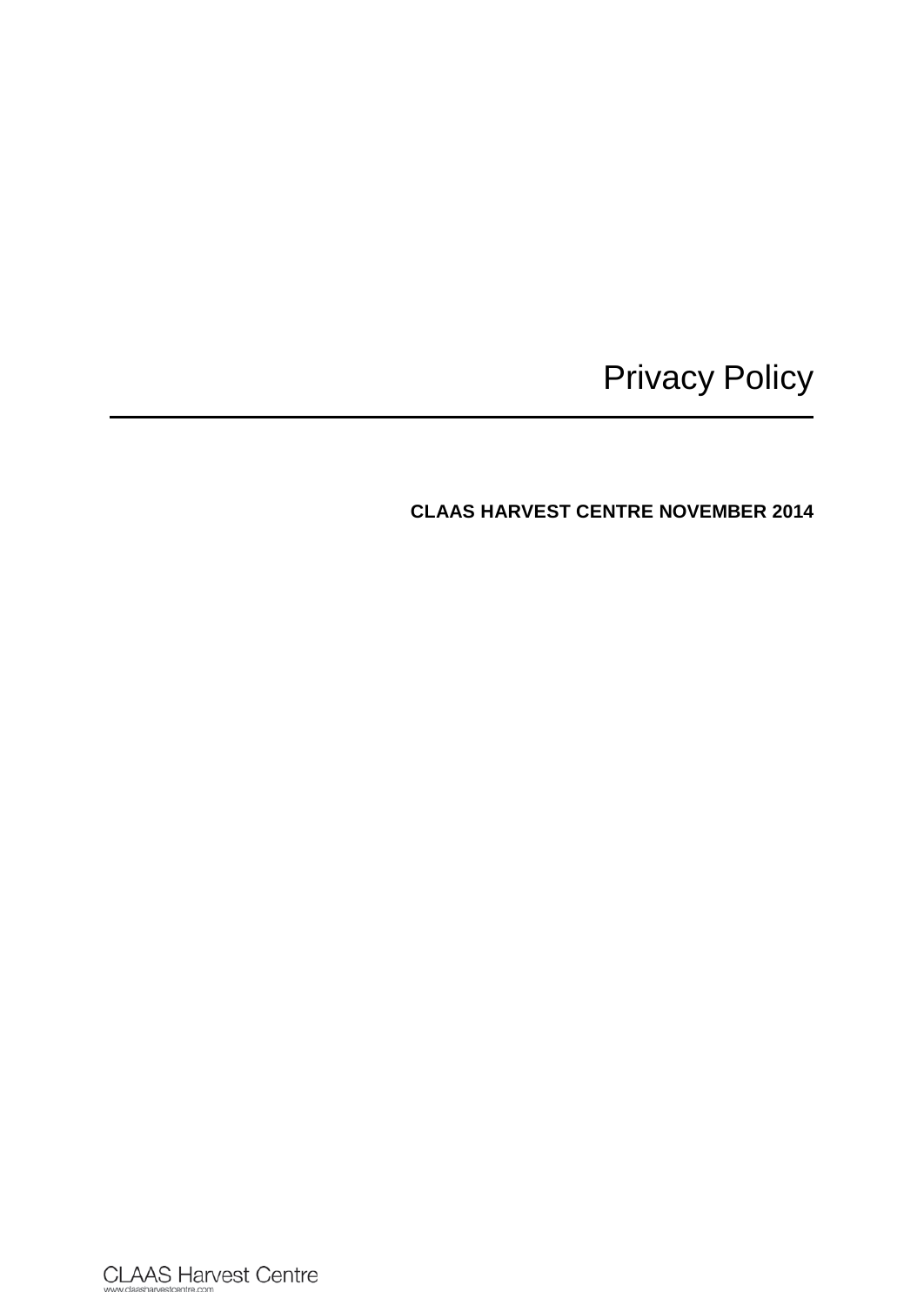## 1. **General**

- 1.1 This Privacy Policy applies to:
	- 1.1.1 personal information submitted by you to CLAAS Harvest Centre, its related entities and subsidiaries (**CLAAS Harvest Centre**) (as a customer or recipient of services provided by CLAAS Harvest Centre) when purchasing equipment, goods, machinery or services from CLAAS Harvest Centre or any registered CLAAS Harvest Centre dealer and otherwise in the course of receiving or using any of CLAAS Harvest<br>Centre's services including the CLAAS Harvest Centre website Centre's services including the CLAAS Harvest Centre website (**www.claasharvestcentre.co.nz**);
	- 1.1.2 any information automatically retrieved by CLAAS Harvest Centre during your visits to the Website; and

1.1.3 any other personal information received by CLAAS Harvest Centre from you from time to time.

- 1.2 This Privacy Policy is prepared in accordance with the Privacy Act 1993 (**Act**) and will be subject to:
	- 1.2.1 the exceptions set out in the Act; and
	- 1.2.2 any other enactment or rule of law that may override the provisions of the Act.
- 1.3 CLAAS Harvest Centre understands the importance of safeguarding the personal and financial information of its customers and upholding their rights under the Act.
- 1.4 CLAAS Harvest Centre does not sell, publish, share or give away personal or financial information relating to its customers to any third parties except as set out in this Privacy Policy.
- 1.5 You agree to the terms of this Privacy Policy and to be bound by the Privacy Policy that is in effect at the time you provide information to CLAAS Harvest Centre.
- 1.6 By accessing and browsing the Website you consent to the collection, use, disclosure, storage and processing of your information by CLAAS Harvest Centre in accordance with this Privacy Policy.

# 2. **Changes to this Privacy Policy**

CLAAS Harvest Centre may modify, alter or otherwise update this Privacy Policy from time to time, with or without notice to you. Such amendments will be effective immediately upon the posting of the amended Privacy Policy on the Website. CLAAS Harvest Centre will provide a notice on the Website when the Privacy Policy has been amended.

## 3. **Privacy Act 1993**

### 3.1 **Background**:

- 3.1.1 The Act establishes 12 information and privacy principles that cover the collection, use and disclosure of information relating to individuals by an agency as well as the access to and correction of that information by the individuals concerned.
- 3.1.2 Personal information under the Act means "*information about an identifiable individual*".
- 3.1.3 The Act endeavours to balance the rights of individuals to privacy against the rights of the business.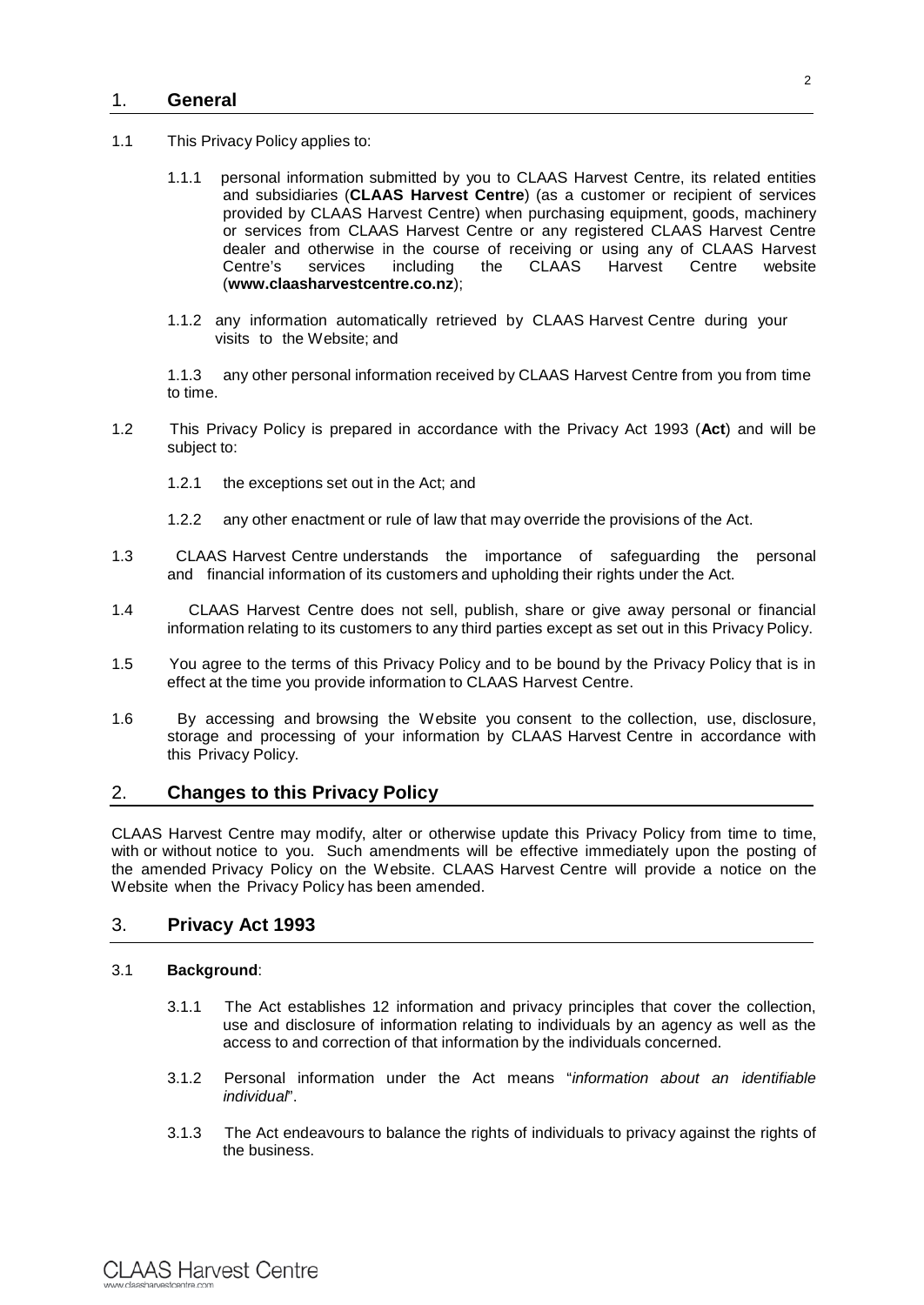- 3.1.4 The privacy principles are subject to certain restrictions imposed by the Act, and may be expressly overridden by provisions in other Acts.
- 3.1.5 Other than the right of access to personal information, which confers a legal right that is enforceable in a Court of law, the privacy principles are not directly enforceable.
- 3.1.6 A breach of the privacy principles may amount to interference to privacy, which may be investigated by the Privacy Commissioner.

#### 3.2 **Privacy Principles**:

- 3.2.1 A brief summary of each principle is provided below:
	- (a) *Principle 1 – Purpose:* Information must be collected for a lawful purpose connected with the activity and functions of CLAAS Harvest Centre.
	- (b) *Principle 2 – Source:* Personal information must be collected directly from the individual concerned.
	- (c) *Principle 3 – Collection:* When personal information is collected directly from an individual, CLAAS Harvest Centre must ensure that the individual is aware of a number of matters, including the purpose for which it is collected, the intended recipient, the fact that the individual has a right to access to, and a right to request correction of, that information.
	- (d) *Principle 4 – Manner of Collection:* Personal information may not be collected unlawfully, or in any way that is unfair in the circumstances or which intrudes unreasonably on personal privacy.
	- (e) *Principle 5 – Storage and Security:* CLAAS Harvest Centre must ensure that it has reasonable safeguards for securing the protection of the information.
	- (f) *Principle 6 – Access to Personal Information:* Any individual is entitled to confirmation from CLAAS Harvest Centre as to whether it holds personal information, and access to that information about them if it is readily retrievable.
	- (g) *Principle 7 – Correction:* An individual is entitled to request correction of personal information about them held by CLAAS Harvest Centre.
	- (h) *Principle 8 – Accuracy:* CLAAS Harvest Centre cannot use personal information without taking reasonable steps to ensure that the information is up to date, complete, relevant and not misleading.
	- (i) *Principle 9 – Time Limit:* Personal information may not be kept longer than necessary for the purpose for which it may lawfully be used.
	- (j) *Principle 10 – Limits on Use:* Personal information obtained for one purpose may not be used for another purpose.
	- (k) *Principle 11 – Limits on Disclosure:* CLAAS Harvest Centre must not disclose personal information to any person or agency, unless one of the following applies:
		- (i) there is a reasonable belief that disclosure is one of the purposes for which information has been obtained;
		- (ii) disclosure is to or on behalf of the individual concerned;
		- (iii) disclosure is necessary to enable the sale of the business;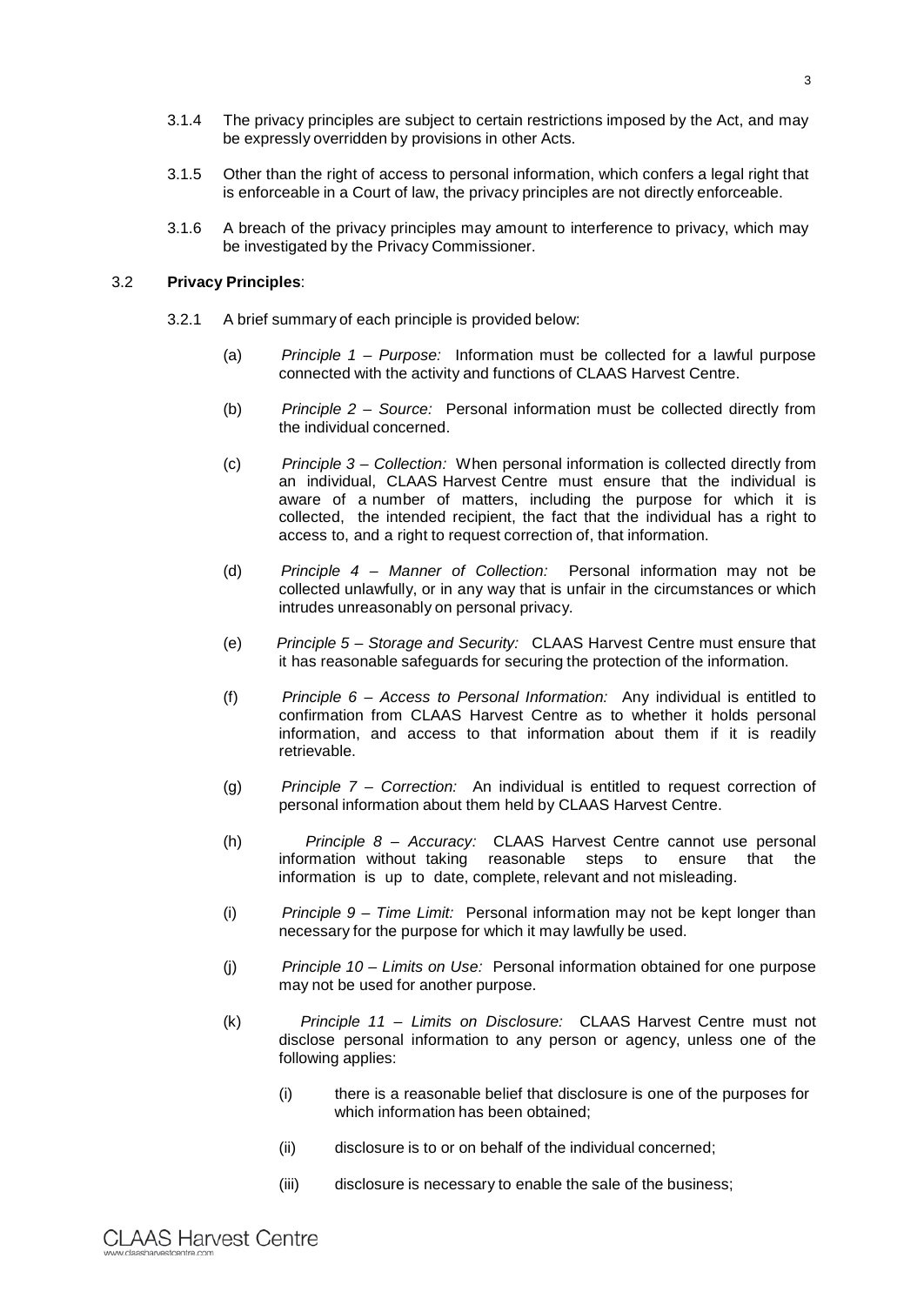- (iv) disclosure is necessary to prevent a serious or imminent threat to public health or safety;
- (v) it has been authorised by the Privacy Commission;
- (vi) the information is publicly available;
- (vii) disclosure is necessary to avoid prejudice to the maintenance of law; and
- (viii) the information will not be used in a form which identifies the individual concerned; and
- (l) *Principle 12 – Unique Identifier:* CLAAS Harvest Centre may not assign a unique identifier to an individual unless this is necessary to enable it to carry out its functions effectively. A "*unique identifier*" is a tag that does not use the individual's name.
- 3.3 CLAAS Harvest Centre's policy toward the 12 Privacy Principles is set out in more detail below.

## 4. **Collection of Personal Information**

- 4.1 **Purpose of Collection:** CLAAS Harvest Centre will hold any personal information you provide securely, and such personal information will be only used to consider your orders for machines, agricultural equipment, tractors (**Equipment**) goods and/or services, administer, manage and monitor any Equipment, goods and/or services provided to you including warranties provided for that Equipment, conduct market research, data processing and statistical analysis and unless you disagree, provide you with information about other products or services including select third party products or services.
- 4.2 **Source and Collection:** Any information about you will be collected directly from you, unless otherwise authorised. Information so collected may be disclosed to CLAAS Harvest Centre's related companies, agents, assigns, associates and transferees and registered CLAAS Harvest Centre dealers. You have a right to access and request correction of any such information.
- 4.3 **Manner:** Information gathered will be limited to that information necessary to serve the purposes outlined above, and will be collected in a fair manner.
- 4.4 **Website**: You may browse and access information contained on the Website without providing personally identifiable information. However, some information may be automatically retrieved while visiting the Website. CLAAS Harvest Centre may collect information about you, including information about the products and services that you view from time to time.
- 4.5 To register and apply for certain services on or through the Website, you may need to submit personal information such as your name, physical address, phone number, date of birth, You may also be asked to submit further information via the Website from time to time.

#### 5. **Storage and Security**

- 5.1 CLAAS Harvest Centre will take all practicable steps to safeguard and secure any personal information gathered from you. You consent to CLAAS Harvest Centre contracting with a third party service provider for the storage and security of your personal information.
- 5.2 **Secure Password:** Certain services offered via the Website may require you to have a username and password. CLAAS Harvest Centre recommends the password you select should not relate to any readily accessible data such as your name, birth date, address, telephone number, driver's licence, licence plate or passport. Nor should it be an obvious combination of letters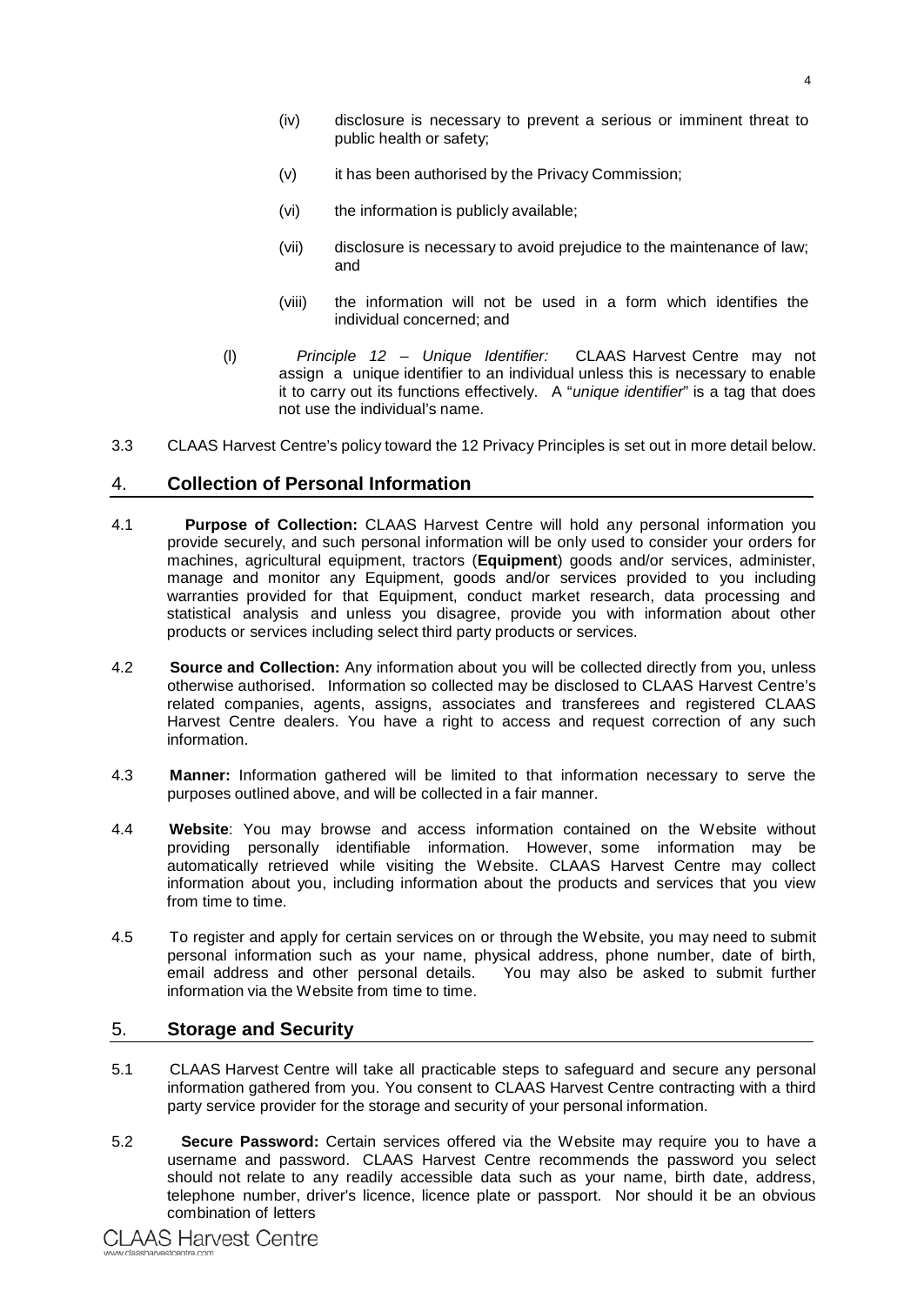and numbers, including sequential or same numbers or letters. You may not use another person's account, username or password.

5.3 **Your responsibility**: You are entirely responsible for maintaining the security of your username and password, and for all activity which occurs on or through your username and password, whether authorised or unauthorised. You should change your password and notify CLAAS Harvest Centre immediately if you believe that your username and password have been used without authorisation. CLAAS Harvest Centre shall not have any liability for your failure to comply with these obligations or for any losses caused by unauthorised use of your username and password. You may be liable for the losses of CLAAS Harvest Centre or others due to such unauthorised use. You agree that all information provided to CLAAS Harvest Centre by you in relation to any username and password shall be current, complete and accurate.

## 6. **Use of Information**

- 6.1 Personal information obtained by CLAAS Harvest Centre will not be used except in association with any of the purposes listed in clause 4.1 or to verify that you are entitled to log in to the Website as a CLAAS Harvest Centre customer.
- 6.2 Unless you have specifically requested otherwise, CLAAS Harvest Centre may use information provided to it for the purposes of marketing the services of CLAAS Harvest Centre or its related entities to you.
- 6.3 For the avoidance of doubt, CLAAS Harvest Centre may search information collected from you for statistical analysis or to target special offers to you.
- 6.4 CLAAS Harvest Centre may disclose information about you to its related entities for those same purposes.
- 6.5 CLAAS Harvest Centre may communicate electronically with you in relation to the above, including by way of email. If you do not wish to be contacted in this manner, CLAAS Harvest Centre should be contacted as per the details contained in clause 11.1.

# 7. **Limits on Disclosure**

- 7.1 CLAAS Harvest Centre will not disclose to any person or agency your personal information except as provided in this Privacy Policy. In particular, CLAAS Harvest Centre will not give information you have provided to it personally or on the Website to a third party unless:
	- 7.1.1 it is one of the purposes for which the information has been obtained (for example to undertake a credit check for the purpose of processing an application for credit);
	- 7.1.2 it is disclosure to you or a person authorised by you;
	- 7.1.3 it is necessary to enable a sale of CLAAS Harvest Centre's business;
	- 7.1.4 it is necessary to prevent a serious or imminent threat to public health or safety;
	- 7.1.5 it is authorised by the Privacy Commission;
	- 7.1.6 the personal information is publicly available;
	- 7.1.7 it is necessary to avoid prejudice to the maintenance of law; and/or
	- 7.1.8 the information will not be used in a form which identifies you.
- 7.2 CLAAS Harvest Centre will only assign a unique identifier to you if this is necessary to enable it to carry out its functions efficiently.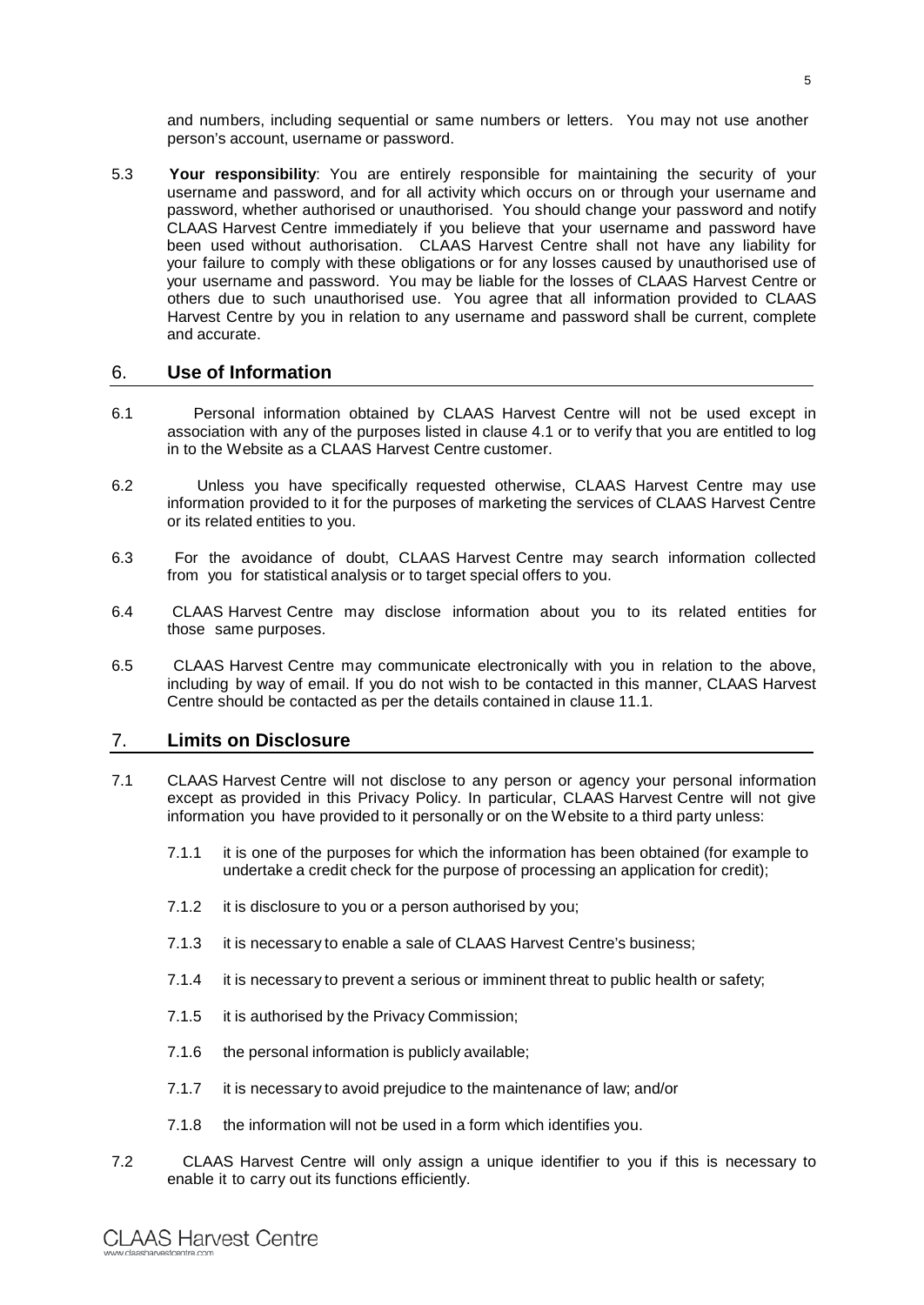#### 8. **Accuracy**

- 8.1 CLAAS Harvest Centre will not use any personal information about you without taking reasonable steps to ensure that the information is up-to-date, complete, relevant and not misleading. This means that CLAAS Harvest Centre will not act on any information provided without:
	- 8.1.1 being satisfied that it is accurate; and/or
	- 8.1.2 seeking verification of that information from you or if necessary and with your consent, from a third party.
- 8.2 CLAAS Harvest Centre will keep personal information about you for as long as you continue to be a customer of CLAAS Harvest Centre. Thereafter, personal information will be destroyed within seven years of the termination of the relationship.

## 9. **Access to and Correction of Personal Information**

- 9.1 You may contact CLAAS Harvest Centre at any time to confirm that it holds personal information about you, and are entitled to request a copy of that personal information, which will be provided to you within 20 working days.
- 9.2 You may request that CLAAS Harvest Centre correct any personal information held about you. To access or update your personal information please contact CLAAS Harvest Centre as per clause 11.1.
- 9.3 You may at any time request that your personal information not continue to be used by CLAAS Harvest Centre, and you may at any time asked to be removed from a mailing list.

#### 10. **Cookies and Automatically Retrieved Information**

- 10.1 **Cookies:** When you enter the Website your computer may automatically be issued with a cookie. These are text files that identify your computer to CLAAS Harvest Centre's server, so that when you visit the particular Website again, the cookie will identify your computer to CLAAS Harvest Centre's web server. This allows CLAAS Harvest Centre to improve the speed and reliability of the Website and provide you with a better service. Cookies in themselves do not identify individual users and are not used to collect or store personal information about you. Visitors have the ability to set their computers to notify them when a cookie is issued, or to reject any cookies, but the latter means that certain of CLAAS Harvest Centre's services may not be provided to the visitor.
- 10.2 **Automatically Retrieved Information:** Some information may be automatically retrieved while you access and browse the Website including:
	- 10.2.1 the features that you use, the pages that you visit and the actions that you take on the Website;
	- 10.2.2 your IP address (i.e. the location of your computer on the internet);
	- 10.2.3 the domain name that you are accessing the internet from; and
	- 10.2.4 the browser and search engine (if any) that your computer uses.
- 10.3 The information automatically retrieved is used in statistical and aggregate formats to assess the effectiveness of and to improve the Website and CLAAS Harvest Centre's services, and to also determine the preferences and interests of visitors to the Website.
- 10.4 From time to time, CLAAS Harvest Centre may enable third parties to advertise on the Website. If you follow a link to a third party website from the Website, the website privacy policy of that third party applies, and CLAAS Harvest Centre accepts no liability for breaches of privacy once such a link has been followed.